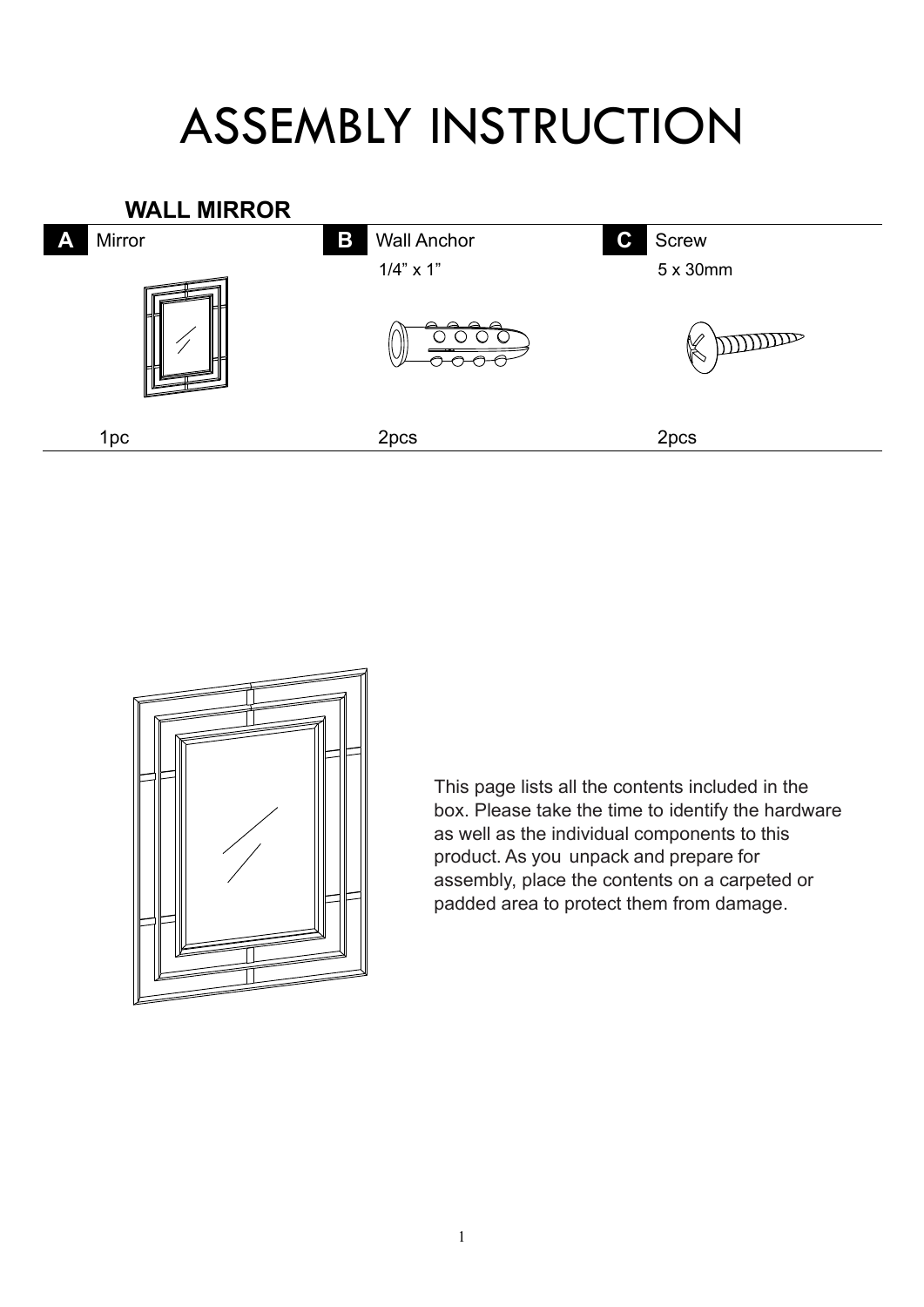Select a location where you want the mirror mounted. Mark on the wall the two locations where the Wall Anchors (B) will be placed.



**2**

Drill a hole for each anchor slightly and smaller than the size of Screw (C).



**1**